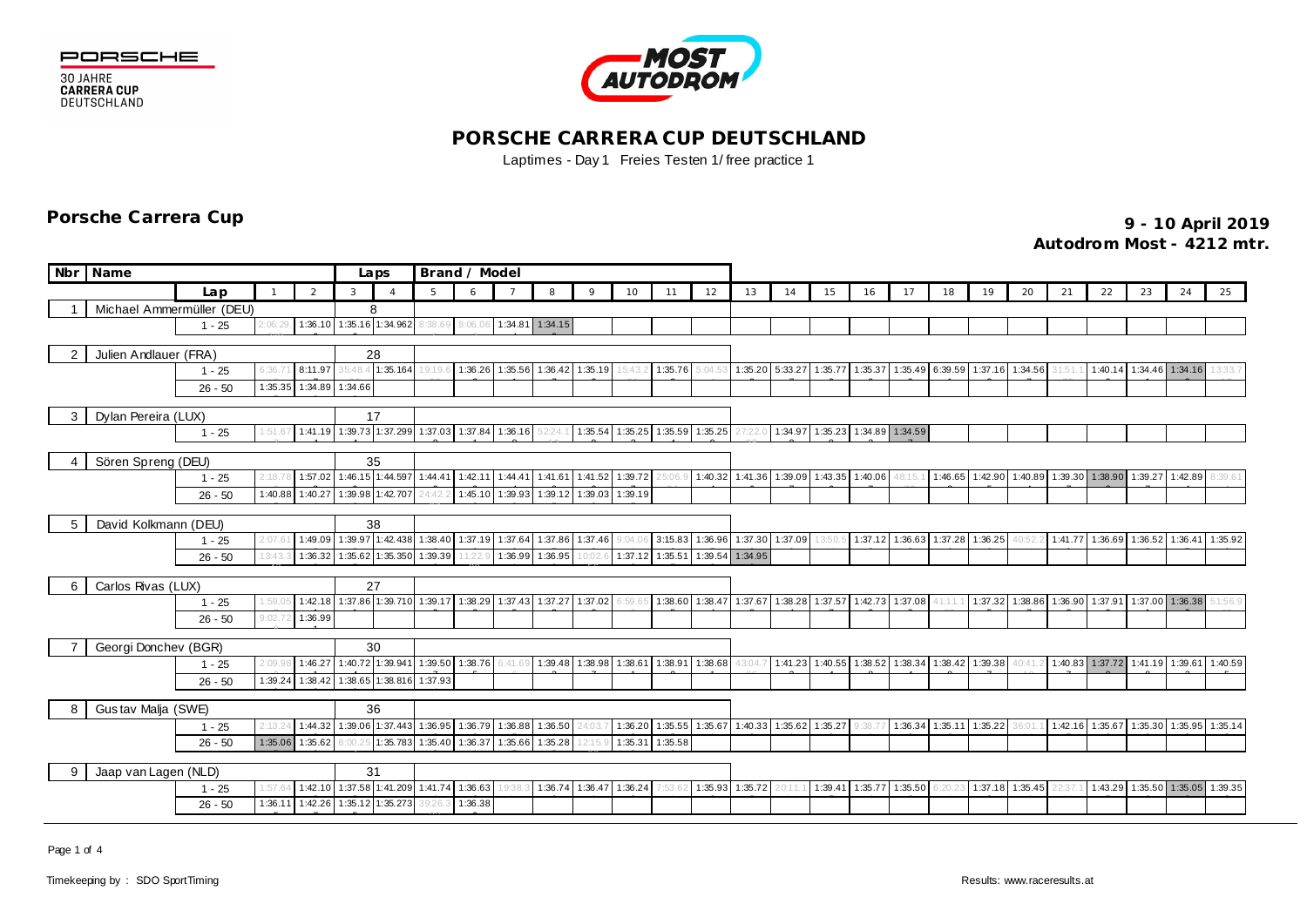

**30 JAHRE<br>CARRERA CUP<br>DEUTSCHLAND** 



## **PORSCHE CARRERA CUP DEUTSCHLAND** Laptimes - Day 1 Freies Testen 1/ free practice 1

**9 - 10 April 2019 Porsche Carrera Cup**

**Autodrom Most - 4212 mtr.**

| Nbr | <b>Name</b>             |                                                      |         |               | Laps          |                | Brand / Model                            |         |         |                                         |                                 |         |         |                                                 |                 |                         |                                                         |    |                                |    |                                                         |                         |                         |                                                 |                         |                 |    |
|-----|-------------------------|------------------------------------------------------|---------|---------------|---------------|----------------|------------------------------------------|---------|---------|-----------------------------------------|---------------------------------|---------|---------|-------------------------------------------------|-----------------|-------------------------|---------------------------------------------------------|----|--------------------------------|----|---------------------------------------------------------|-------------------------|-------------------------|-------------------------------------------------|-------------------------|-----------------|----|
|     |                         | Lap                                                  |         | $\mathcal{P}$ | 3             | $\overline{A}$ | 5                                        | 6       |         | 8                                       |                                 | 10      | 11      | 12                                              | 13              | 14                      | 15                                                      | 16 | 17                             | 18 | 19                                                      | 20                      | 21                      | 22                                              | 23                      | 24              | 25 |
|     |                         |                                                      |         |               | 16            |                |                                          |         |         |                                         |                                 |         |         |                                                 |                 |                         |                                                         |    |                                |    |                                                         |                         |                         |                                                 |                         |                 |    |
| 10  | Matthias Jeserich (DEU) | $1 - 25$                                             | 2:08.7  |               |               |                | 1:53.69 1:49.46 1:41.145 1:40.20         |         | 1:42.22 | 1:39.03 1:38.82 1:38.54                 |                                 |         |         |                                                 |                 |                         | 1:39.63 1:39.16 1:37.98 1:38.74 1:39.91                 |    |                                |    |                                                         |                         |                         |                                                 |                         |                 |    |
|     |                         |                                                      |         |               |               |                |                                          |         |         |                                         |                                 |         |         |                                                 |                 |                         |                                                         |    |                                |    |                                                         |                         |                         |                                                 |                         |                 |    |
| 13  | Larry ten Voorde (NLD)  |                                                      |         |               | 20            |                |                                          |         |         |                                         |                                 |         |         |                                                 |                 |                         |                                                         |    |                                |    |                                                         |                         |                         |                                                 |                         |                 |    |
|     |                         | $1 - 25$                                             | 2:09.1  |               |               |                | 1:40.13 1:35.52 1:35.011 1:35.01 1:35.11 |         | 8:43.59 | 1:34.71 8:39.56                         |                                 |         |         | 1:34.81 1:34.60 1:35.16 1:35.21                 |                 |                         |                                                         |    | 1:35.15 1:34.53 1:34.35 43:25. |    |                                                         | 1:34.92 1:34.27         |                         |                                                 |                         |                 |    |
| 14  | Toni Wolf (DEU)         |                                                      |         |               | 22            |                |                                          |         |         |                                         |                                 |         |         |                                                 |                 |                         |                                                         |    |                                |    |                                                         |                         |                         |                                                 |                         |                 |    |
|     |                         | $1 - 25$                                             | 2:00.8  | 1:47.10       | 1:39.82       |                | 1:40.184 1:39.65 1:39.62                 |         | 1:37.42 | 7:53.5                                  | 1:37.29 1:37.11                 |         | 1:38.38 |                                                 |                 | 1:36.17 1:37.51         | 25:49.6                                                 |    | 1:40.07 1:36.62 5:45.12        |    | 1:36.22                                                 | :39:01                  | 1:36.56 1:40.60         |                                                 |                         |                 |    |
|     |                         |                                                      |         |               |               |                |                                          |         |         |                                         |                                 |         |         |                                                 |                 |                         |                                                         |    |                                |    |                                                         |                         |                         |                                                 |                         |                 |    |
| 15  | Berkay Besler (TUR)     | $1 - 25$                                             | 2:02.5  | 1:42.42       | 25<br>1:38.65 |                | 1:48.128 1:37.87                         | 11:44.  | 1:37.24 | 1:36.96 1:39.07                         |                                 | 1:36.88 | 7:39.86 |                                                 |                 | 1:36.69 1:38.21 1:36.71 | 1:37.51                                                 |    | 1:36.88 1:37.27 1:36.81        |    | 44:47.                                                  |                         | 1:36.24 1:35.16 1:35.67 |                                                 | 6:09.03                 | 1:35.46 1:42.22 |    |
|     |                         |                                                      |         |               |               |                |                                          |         |         |                                         |                                 |         |         |                                                 |                 |                         |                                                         |    |                                |    |                                                         |                         |                         |                                                 |                         |                 |    |
| 17  | Lukas Ertl (DEU)        |                                                      |         |               | 39            |                |                                          |         |         |                                         |                                 |         |         |                                                 |                 |                         |                                                         |    |                                |    |                                                         |                         |                         |                                                 |                         |                 |    |
|     |                         | $1 - 25$                                             | 2:04.   |               |               |                | 1:51.52 1:39.75 1:38.118 1:37.23         | 7:10.8  | 1:37.57 | 1:37.41                                 |                                 |         | 1:37.28 | 1:37.90                                         |                 | 9:51.84 1:37.27         | 1:37.12 1:37.21 1:37.20 1:43.16                         |    |                                |    | 30:01.                                                  |                         |                         | 1:51.32 1:43.82 1:36.39 1:35.84 1:36.02 1:35.89 |                         |                 |    |
|     |                         | $26 - 50$                                            | 1:36.15 | 1:35.99       | 11:54.4       |                | 1:36.329 1:37.95 1:36.49                 |         |         | 1:37.63 1:43.63 1:36.83 1:37.15 1:36.49 |                                 |         |         | 27:17.8                                         | 1:36.78 1:36.47 |                         |                                                         |    |                                |    |                                                         |                         |                         |                                                 |                         |                 |    |
| 20  | Henric Skoog (SWE)      | 22                                                   |         |               |               |                |                                          |         |         |                                         |                                 |         |         |                                                 |                 |                         |                                                         |    |                                |    |                                                         |                         |                         |                                                 |                         |                 |    |
|     |                         | $1 - 25$                                             | 2:05.4  |               |               |                | 1:41.83 1:39.67 1:36.451 1:39.65 1:35.58 |         | 6:06.33 |                                         |                                 |         |         | 1:36.10 1:36.92 1:40.37 1:39.67 1:35.46 10:42.7 |                 |                         | 1:35.78 1:35.12 1:35.37 59:51.9                         |    |                                |    | 1:38.95 1:36.49 1:36.30 1:35.23 1:35.41                 |                         |                         |                                                 |                         |                 |    |
|     |                         |                                                      |         |               |               |                |                                          |         |         |                                         |                                 |         |         |                                                 |                 |                         |                                                         |    |                                |    |                                                         |                         |                         |                                                 |                         |                 |    |
| 22  | Nicolas Schöll (AUT)    |                                                      |         |               | 22            |                |                                          |         |         |                                         |                                 |         |         |                                                 |                 |                         |                                                         |    |                                |    |                                                         |                         |                         |                                                 |                         |                 |    |
|     |                         | $1 - 25$                                             |         | 1:51.87       |               |                | 1:40.717 1:39.66                         |         | 1:41.00 | 1:38.65 1:37.71 1:37.80                 |                                 |         | 1:46.00 | 12:00.6                                         |                 |                         | 1:40.38 1:41.04 1:37.41 1:40.33 1:37.46 1:37.30 1:39.62 |    |                                |    |                                                         | 27:16.7                 | 1:41.46 1:40.46         |                                                 |                         |                 |    |
| 23  | Louis Henkefend (DEU)   |                                                      |         |               | 52            |                |                                          |         |         |                                         |                                 |         |         |                                                 |                 |                         |                                                         |    |                                |    |                                                         |                         |                         |                                                 |                         |                 |    |
|     |                         | $1 - 25$                                             | 2:19.1  | 1:58.34       | 1:46.37       | 1:41.615       | 6:45.5                                   | 1:40.63 | 1:40.52 | 1:40.48 1:39.28 1:39.07                 |                                 |         | 1:40.98 |                                                 |                 | 1:39.35 1:38.73 1:38.37 | 1:38.62                                                 |    |                                |    | 1:38.47 1:38.40 1:39.54 1:38.14                         | 1:38.65 1:38.98 31:58.4 |                         |                                                 | 1:49.71 1:39.97 1:40.88 |                 |    |
|     |                         | $26 - 50$                                            | 1:38.17 | 1:38.80       | 1:38.44       |                | 1:37.876 1:37.26 1:37.47                 |         | 1:37.47 | 1:37.83 1:37.22 1:37.27 1:36.96         |                                 |         |         |                                                 |                 | 1:37.82 1:37.45 1:37.90 | 1:38.51                                                 |    | 1:38.02 1:38.32                |    | 1:47.93                                                 | 1:40.89                 | 1:38.48 1:37.36         |                                                 | 1:37.14                 | 1:37.84 1:37.18 |    |
|     |                         | $51 - 75$                                            | 1:37.15 | 1:37.35       |               |                |                                          |         |         |                                         |                                 |         |         |                                                 |                 |                         |                                                         |    |                                |    |                                                         |                         |                         |                                                 |                         |                 |    |
| 27  |                         |                                                      | 31      |               |               |                |                                          |         |         |                                         |                                 |         |         |                                                 |                 |                         |                                                         |    |                                |    |                                                         |                         |                         |                                                 |                         |                 |    |
|     |                         | Jean-Baptiste Simmenauer (FRA)<br>$1 - 25$<br>5:57.4 |         | 1:43.11       |               |                | 1:38.91 1:38.102 1:37.94 1:40.61         |         | 41:31.4 |                                         | 1:37.67 1:37.67 1:37.44 1:36.82 |         |         |                                                 |                 | 1:36.85 1:37.07 1:38.84 | 24:12.8                                                 |    |                                |    | 1:36.76 1:36.45 1:36.96 1:36.50 1:40.50 1:36.75 17:25.3 |                         |                         |                                                 | 1:36.76 1:36.37 1:38.96 |                 |    |
|     |                         | $26 - 50$                                            | 1:36.85 |               |               |                | 1:36.48 1:35.282 1:35.03 1:36.25         |         |         |                                         |                                 |         |         |                                                 |                 |                         |                                                         |    |                                |    |                                                         |                         |                         |                                                 |                         |                 |    |
|     |                         |                                                      |         |               |               |                |                                          |         |         |                                         |                                 |         |         |                                                 |                 |                         |                                                         |    |                                |    |                                                         |                         |                         |                                                 |                         |                 |    |

Page 2 of 4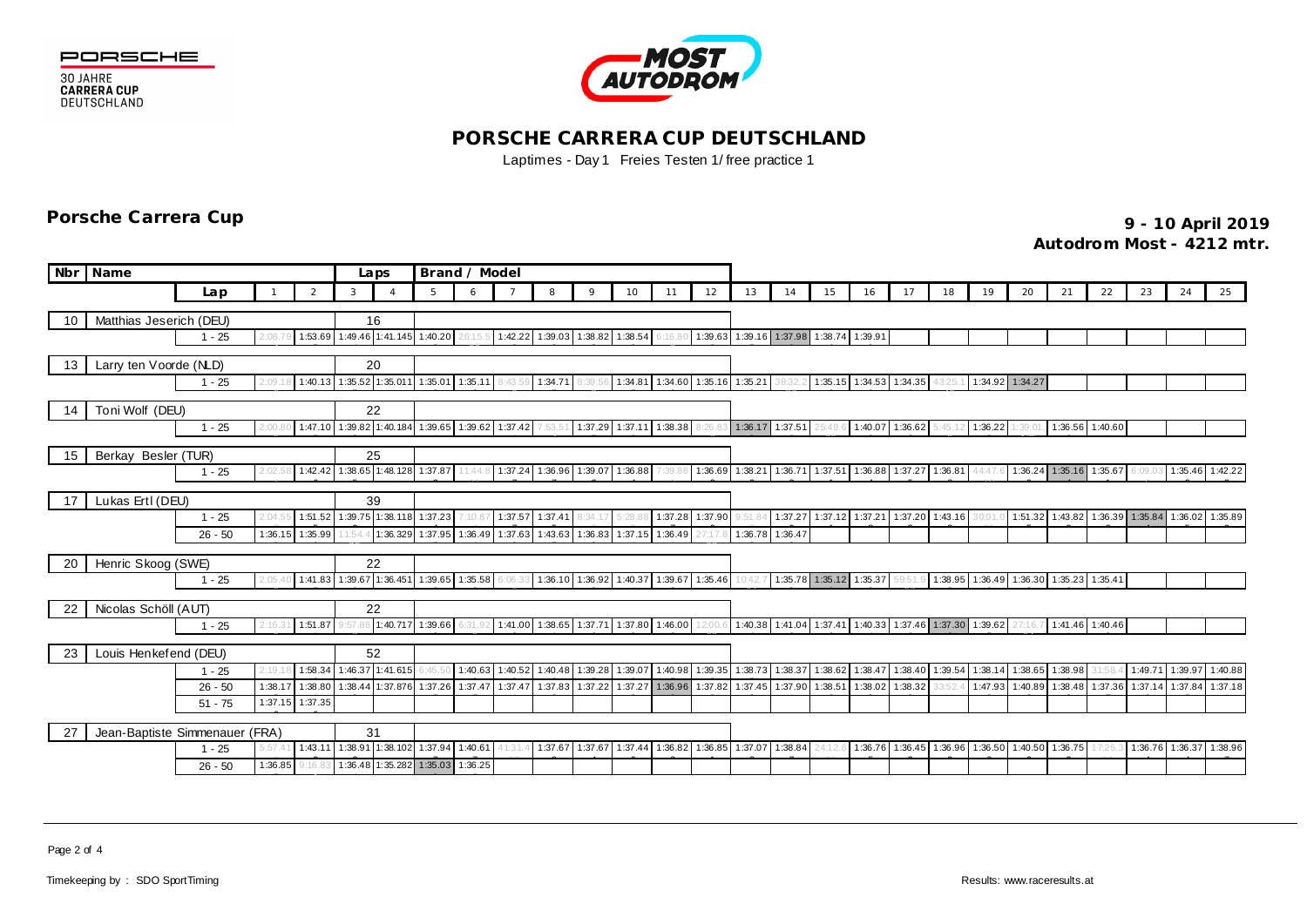





## **PORSCHE CARRERA CUP DEUTSCHLAND** Laptimes - Day 1 Freies Testen 1/ free practice 1

**9 - 10 April 2019 Porsche Carrera Cup Autodrom Most - 4212 mtr.**

|    | Nbr Name                 |           |              |                 |                 | Laps                             | Brand / Model                                    |                 |                         |                                         |                                         |                   |                 |                         |          |                 |                                                                                         |                 |                                 |         |                                                                 |    |    |                                           |         |         |                 |
|----|--------------------------|-----------|--------------|-----------------|-----------------|----------------------------------|--------------------------------------------------|-----------------|-------------------------|-----------------------------------------|-----------------------------------------|-------------------|-----------------|-------------------------|----------|-----------------|-----------------------------------------------------------------------------------------|-----------------|---------------------------------|---------|-----------------------------------------------------------------|----|----|-------------------------------------------|---------|---------|-----------------|
|    |                          | Lap       | $\mathbf{1}$ | 2               | 3               |                                  | 5 <sup>5</sup>                                   | 6               | $\overline{7}$          | 8                                       | $\circ$                                 | 10                | 11              | 12                      | 13       | 14              | 15                                                                                      | 16              | 17                              | 18      | 19                                                              | 20 | 21 | 22                                        | 23      | 24      | 25              |
| 33 | Stefan Rehkopf (DEU)     |           |              |                 |                 | 31                               |                                                  |                 |                         |                                         |                                         |                   |                 |                         |          |                 |                                                                                         |                 |                                 |         |                                                                 |    |    |                                           |         |         |                 |
|    |                          | $1 - 25$  | 2:11.0       | 1:46.63         |                 |                                  | 1:39.64 1:38.175 1:37.86                         | 8:57.           | 1:37.07                 | 1:36.71                                 | 1:36.68                                 |                   | 1:37.00 1:37.08 | :33.69                  | 1:37.29  | 1:37.43         |                                                                                         | 1:36.98 1:36.89 | 1:36.58                         | 1:36.56 |                                                                 |    |    | 1:39.63 1:38.13 1:38.11                   | 1:36.57 | 1:36.10 | 8:32.10         |
|    |                          | $26 - 50$ | 1:40.67      |                 |                 | 1:37.55 1:36.11 1:35.252         |                                                  | 1:35.32 1:35.52 |                         |                                         |                                         |                   |                 |                         |          |                 |                                                                                         |                 |                                 |         |                                                                 |    |    |                                           |         |         |                 |
|    |                          |           |              |                 |                 |                                  |                                                  |                 |                         |                                         |                                         |                   |                 |                         |          |                 |                                                                                         |                 |                                 |         |                                                                 |    |    |                                           |         |         |                 |
| 37 | Igor Walilko (POL)       |           |              |                 |                 | 23                               |                                                  |                 |                         |                                         |                                         |                   |                 |                         |          |                 |                                                                                         |                 |                                 |         |                                                                 |    |    |                                           |         |         |                 |
|    |                          | $1 - 25$  | :54.8        |                 |                 |                                  | 1:38.75 1:36.67 1:36.978 1:36.52 1:36.61 1:36.42 |                 |                         | 8:07.93                                 | 1:37.04 1:36.36 1:35.55 1:35.43         |                   |                 |                         | 1:02:48. |                 | 1:37.82 1:35.48 1:35.22 1:40.70                                                         |                 |                                 | 10:17.9 | 1:43.51 1:34.43 1:34.29 1:38.51 1:34.28                         |    |    |                                           |         |         |                 |
| 44 | Sandro Kaibach (DEU)     |           |              |                 |                 | 34                               |                                                  |                 |                         |                                         |                                         |                   |                 |                         |          |                 |                                                                                         |                 |                                 |         |                                                                 |    |    |                                           |         |         |                 |
|    |                          | $1 - 25$  | 2:00.7       |                 |                 | 1:47.10 1:39.82 1:40.191         |                                                  |                 | 1:39.65 1:39.61 1:37.42 | 40:51.                                  | 2:08.56 1:57.22 1:55.65 1:50.80         |                   |                 |                         |          |                 | 1:47.95 1:44.75 1:44.82 8:51.74 1:38.38 1:38.21 1:37.71 5:06.94                         |                 |                                 |         |                                                                 |    |    | $1:37.31$ 1:36.99 1:36.68 6:13.51 1:36.18 |         |         |                 |
|    |                          | $26 - 50$ | 1:37.41      | 1:36.08 1:35.79 |                 |                                  |                                                  |                 |                         | 1:39.91 1:36.09 1:36.22 1:36.33 1:35.88 |                                         |                   |                 |                         |          |                 |                                                                                         |                 |                                 |         |                                                                 |    |    |                                           |         |         |                 |
|    |                          |           |              |                 |                 |                                  |                                                  |                 |                         |                                         |                                         |                   |                 |                         |          |                 |                                                                                         |                 |                                 |         |                                                                 |    |    |                                           |         |         |                 |
| 50 | Tim Zimmermann (DEU)     |           | 44           |                 |                 |                                  |                                                  |                 |                         |                                         |                                         |                   |                 |                         |          |                 |                                                                                         |                 |                                 |         |                                                                 |    |    |                                           |         |         |                 |
|    |                          | $1 - 25$  | .02.9        |                 |                 | 1:50.28 1:39.53 1:38.484         | 1:38.80                                          | 1:37.34 1:37.17 |                         | 1:37.84                                 | 1:40.40                                 | 1:37.40           |                 | 1:41.27                 | 4:32.68  | 1:36.66         | 1:36.64 1:36.22                                                                         |                 | 1:37.11                         | 14:56.1 |                                                                 |    |    | 1:36.57 1:38.20 1:36.55 1:37.70           | 1:36.79 |         | 1:37.68         |
|    |                          | $26 - 50$ | 1:36.45      |                 | 1:36.06 1:35.45 |                                  |                                                  |                 | 1:35.94 1:35.79 1:35.64 |                                         | 1:36.45 1:35.58                         | 7:04.45           |                 | 1:35.71 1:35.72         | 1:36.04  |                 |                                                                                         |                 | 1:38.62 1:34.73 1:38.77 1:34.50 |         | 1:35.06                                                         |    |    |                                           |         |         |                 |
| 66 | Andreas Sczepansky (DEU) |           | 31           |                 |                 |                                  |                                                  |                 |                         |                                         |                                         |                   |                 |                         |          |                 |                                                                                         |                 |                                 |         |                                                                 |    |    |                                           |         |         |                 |
|    |                          | $1 - 25$  | :12.01       |                 | 1:53.45 1:55.63 | 1:24.042                         |                                                  |                 |                         |                                         | 1:41.55 1:39.57 1:39.62 1:46.18 1:41.35 |                   |                 | 1:40.13 1:39.10 1:41.59 | 39:40.8  |                 | 1:41.27 1:39.48 1:39.78 1:39.16 1:38.84 1:38.71 1:40.48 1:47.52 6:09.61                 |                 |                                 |         |                                                                 |    |    |                                           | 3:20.20 |         | 1:45.08         |
|    |                          | $26 - 50$ |              | 1:38.68 1:37.64 |                 | 1:37.67 1:41.607                 | 1:37.67                                          | 5:43.90         |                         |                                         |                                         |                   |                 |                         |          |                 |                                                                                         |                 |                                 |         |                                                                 |    |    |                                           |         |         |                 |
|    |                          |           |              |                 |                 |                                  |                                                  |                 |                         |                                         |                                         |                   |                 |                         |          |                 |                                                                                         |                 |                                 |         |                                                                 |    |    |                                           |         |         |                 |
| 67 | Sebastian Daum (AUT)     |           |              |                 |                 | 25                               |                                                  |                 |                         |                                         |                                         |                   |                 |                         |          |                 |                                                                                         |                 |                                 |         |                                                                 |    |    |                                           |         |         |                 |
|    |                          | $1 - 25$  | 2:08:        |                 |                 | 1:47.57 1:38.70 1:37.750         | 9.466                                            |                 |                         |                                         |                                         |                   |                 |                         |          |                 | 1:38.17 1:38.35 1:37.02 1:36.49 1:36.58 16:21.4 1:37.72 1:36.72 1:36.10 1:36.95 1:36.39 |                 | 10:38.3                         |         | 1:37.56 1:38.16 1:37.24 1:41.96 1:36.77 1:36.39 1:36.34 1:40.87 |    |    |                                           |         |         |                 |
| 77 | Leon Köhler (DEU)        |           |              |                 |                 | 16                               |                                                  |                 |                         |                                         |                                         |                   |                 |                         |          |                 |                                                                                         |                 |                                 |         |                                                                 |    |    |                                           |         |         |                 |
|    |                          | $1 - 25$  | 2:13.9'      | 1:55.48         |                 | 10:24.0 1:41.276                 |                                                  |                 |                         |                                         | 1:39.32 1:37.92 1:36.94 1:38.20 1:37.30 | 25:48.5           | 1:37.21         | 7:00.64                 | 1:29:07  | 8:56.77         | 1:37.38 1:35.99                                                                         |                 |                                 |         |                                                                 |    |    |                                           |         |         |                 |
|    |                          |           |              |                 |                 |                                  |                                                  |                 |                         |                                         |                                         |                   |                 |                         |          |                 |                                                                                         |                 |                                 |         |                                                                 |    |    |                                           |         |         |                 |
| 87 | Richard Wagner (DEU)     |           |              |                 |                 |                                  |                                                  |                 |                         |                                         |                                         |                   |                 |                         |          |                 |                                                                                         |                 |                                 |         |                                                                 |    |    |                                           |         |         |                 |
|    |                          | $1 - 25$  | 2:01.7       |                 |                 |                                  | 1:47.13 1:37.00 1:37.218 1:37.33 1:36.52 1:35.54 |                 |                         | 6:53.7                                  | 1:37.74                                 |                   |                 | 1:36.56 1:35.95 3:15.05 | 54:08.8  | 1:36.54         |                                                                                         |                 | 1:35.49 1:36.16 2:01.75         | 11:34.6 |                                                                 |    |    | 1:35.38 1:35.42 1:41.44 1:35.82           | 1:37.15 | 10:08.3 | 1:40.11         |
|    |                          | $26 - 50$ |              |                 |                 | 1:35.18 1:38.78 1:34.53 1:39.101 |                                                  |                 |                         |                                         |                                         |                   |                 |                         |          |                 |                                                                                         |                 |                                 |         |                                                                 |    |    |                                           |         |         |                 |
|    |                          |           |              |                 |                 |                                  |                                                  |                 |                         |                                         |                                         |                   |                 |                         |          |                 |                                                                                         |                 |                                 |         |                                                                 |    |    |                                           |         |         |                 |
| 88 | Reece Barr (IRL)         |           |              |                 |                 | 41<br>1:48.15 1:43.73 1:40.338   |                                                  |                 | 1:39.25 1:39.57 1:38.34 | 1:37.93                                 | 1:38.22                                 |                   |                 | 1:37.25 1:36.96         |          | 1:36.79 1:41.37 | 1:37.96 29:01.                                                                          |                 |                                 |         | 1:38.31 1:37.08 1:37.68 1:36.37 1:36.94 1:36.58                 |    |    |                                           | 6:11.65 |         | 1:36.14 1:36.30 |
|    |                          | $1 - 25$  | 1:36.37      |                 |                 | 1:37.78 1:36.71 1:37.552         | 1:36.62                                          | 1:36.52 1:36.41 |                         | 1:37.25                                 |                                         | 8:09.4<br>1:39.31 |                 | 1:37.42 1:36.98         | 1:36.60  |                 | 1:36.34 1:36.10 1:37.62                                                                 |                 |                                 |         |                                                                 |    |    |                                           |         |         |                 |
|    |                          | $26 - 50$ |              |                 |                 |                                  |                                                  |                 |                         |                                         | 35:40.8                                 |                   |                 |                         |          |                 |                                                                                         |                 |                                 |         |                                                                 |    |    |                                           |         |         |                 |

Page 3 of 4